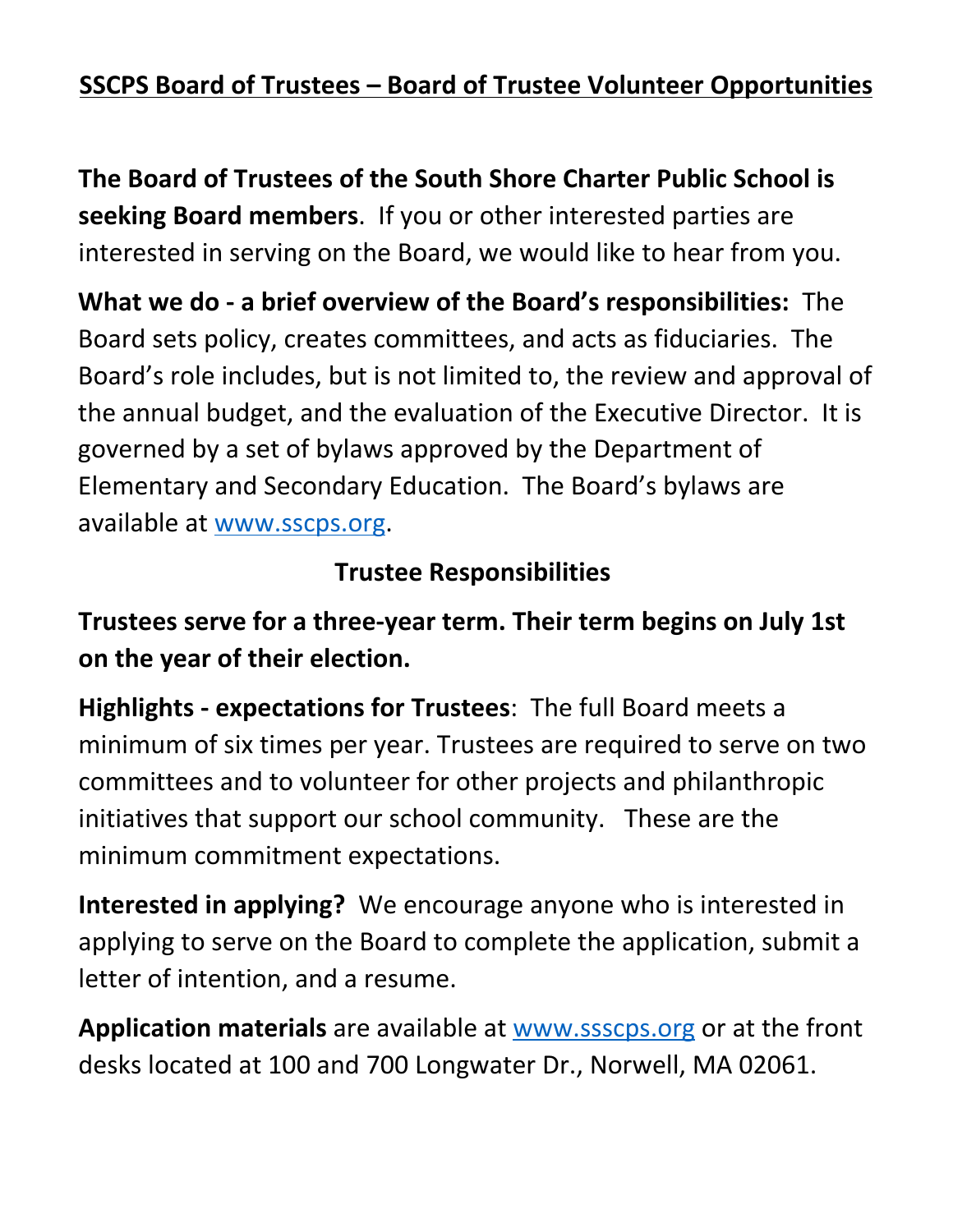**Application materials are due on or before January 31, 2022** to Prue Goodale, Chairperson of the Governance Committee, and may be submitted by email to [pgoodale@board.sscps.org](mailto:pgoodale@board.sscps.org) or by returning the completed application in a sealed envelope to the front desk or by Regular US Mail.

## **The Selection Process - Timeline for 2022**

The Governance Committee of the Board will review the applications for the anticipated openings the first full week of February. **The Governance Committee will schedule interviews with the applicants during the month of February** and will submit its recommendations to the full Board at its March meeting. The names of the new trustees being officially nominated will be presented to the Board at its annual meeting in May and voted upon by the full board.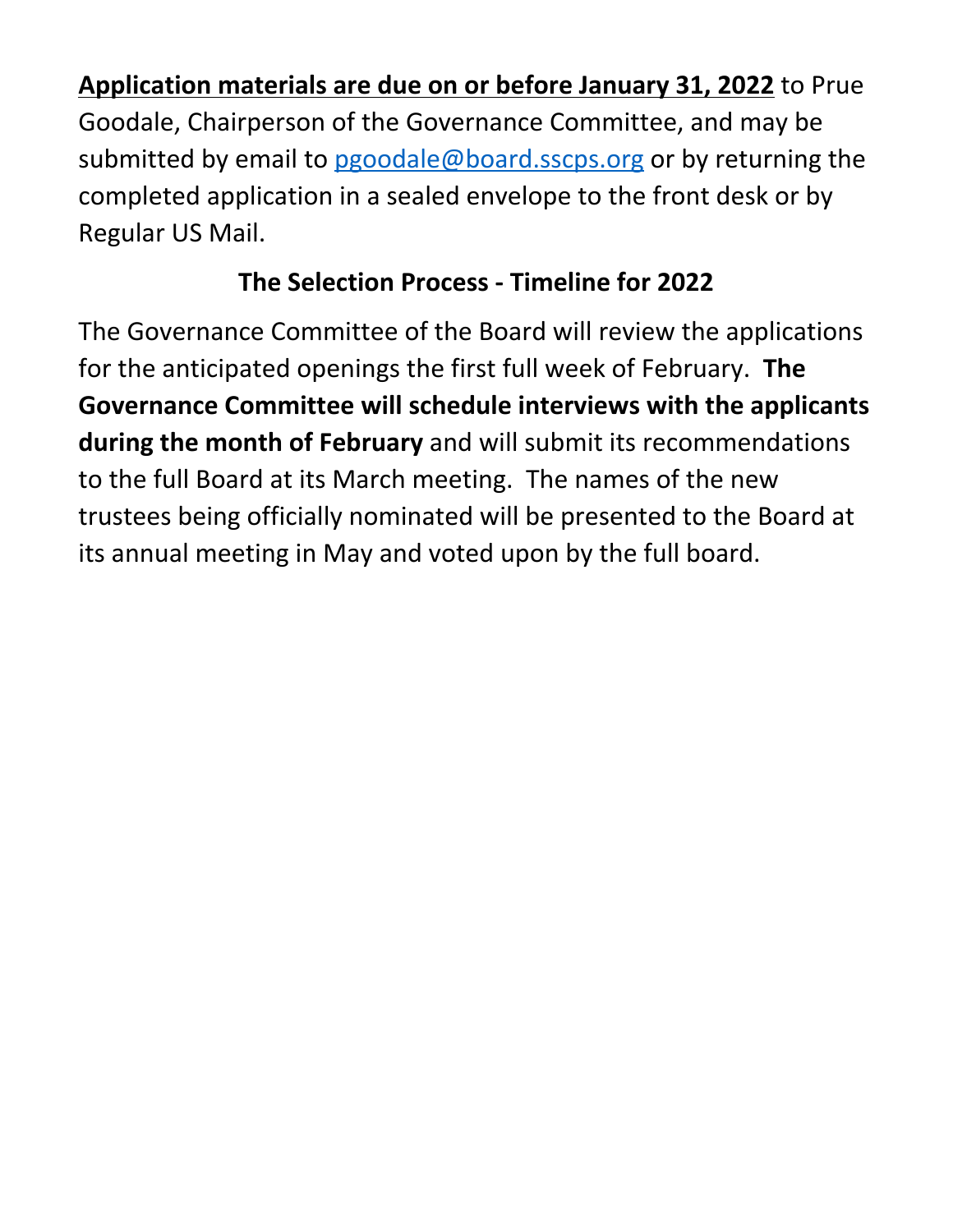**Application for SSCPS Board of Trustees 2022**

 **Candidate Contact Information**

| Name:              |                                                      |
|--------------------|------------------------------------------------------|
| <b>Address:</b>    |                                                      |
|                    |                                                      |
| Email:             |                                                      |
| <b>Cell Phone:</b> |                                                      |
|                    | $\blacksquare$ is a set of the set of $\blacksquare$ |

 **Applications are due Friday, January 28, 2022**

 **Please respond to the following questions to the best of your ability and attach a copy of your current resume.**

**1. What is your interest in the Board of Trustees at South Shore Charter Public School?**